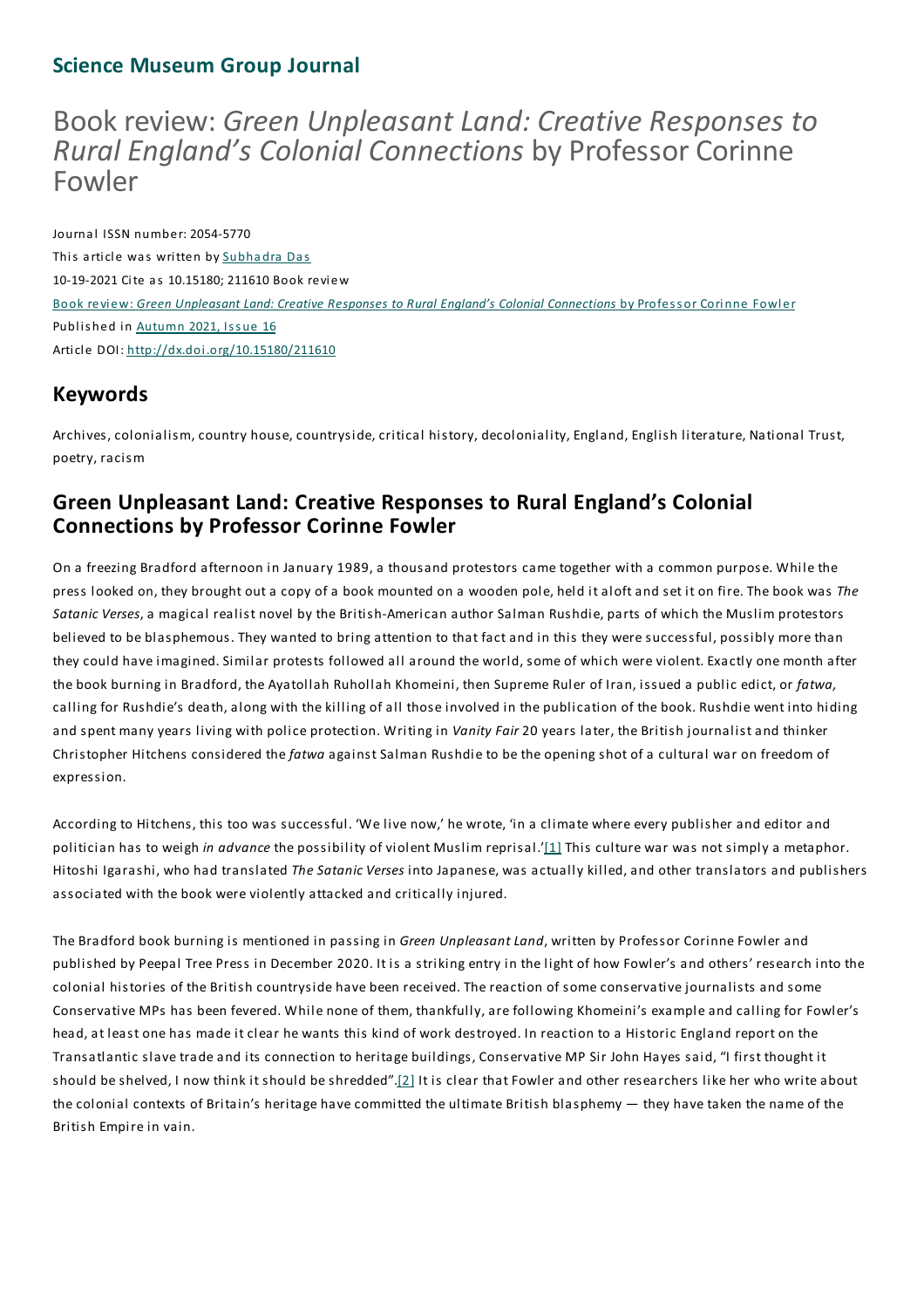

© Peepal Tree Press

*Green Unpleasant Land: Creative Responses to Rural England's Colonial Connections* by Professor Corrine Fowler, published by Peepal Tree Press

#### DOI: http://dx.doi.org/10.15180/211610/002

Fowler's work has brought out into the open a previously unspoken but widely understood opinion that the purpose of the National Trust is to make Britain look good (the clue was in the name, after all). Up until relatively recently, this had not been a problem. From its inception, the National Trust has done an excellent job of presenting a very particular view of British history,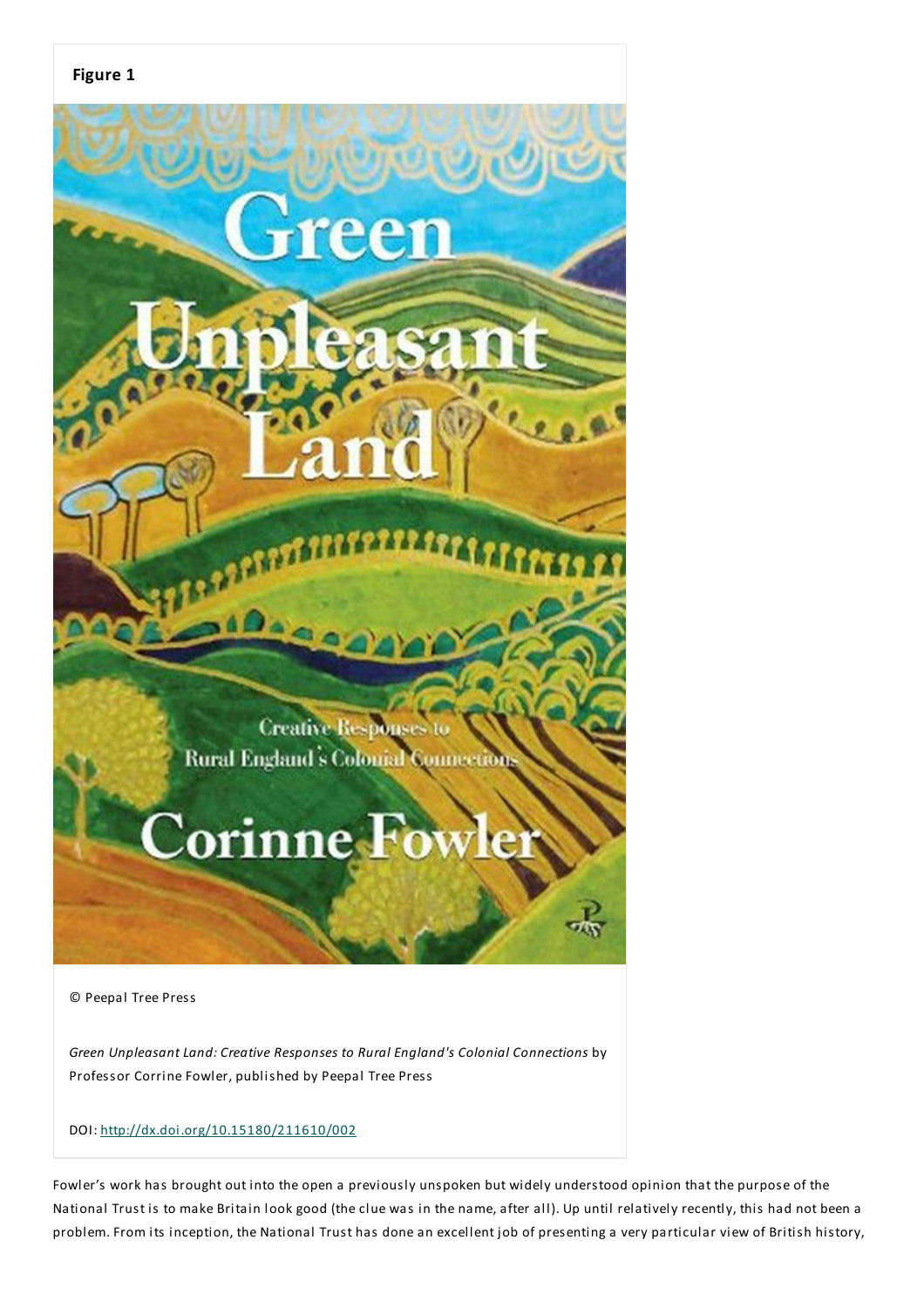illustrated by the properties once owned by the nation's ruling and moneyed classes. In doing so, the National Trust developed an exceptionally strong brand. Its carparks are famous and its name evokes images of monumental country houses, elaborate gardens and family days out fuelled by cream teas. In that mode, it was well suited for a public audience that happily spent more time arguing over which should come first – the milk or the tea, the jam or the cream – than thinking about the history of exactly where the fancy porcelain, the tea or the sugar in the jam came from in the first place.

As a nation, though, our appetite for knowledge is changing. Historians like David Olusoga and Miranda Kauffman (who worked with Fowler on the Colonial Countryside project), have written books and presented TV documentaries focusing on Black Britons[3], widening the historical frame to include the workings and legacies of Empire. This year, the journalist and writer Sathnam Sanghera found himself with a surprise bestseller on his hands in the form of his book *Empireland* (2021). Even television shows like the BBC's excellent sitcom *Ghosts* are feeding into the public consciousness the idea that if we are to understand Britain, we must understand the workings of the British Empire too.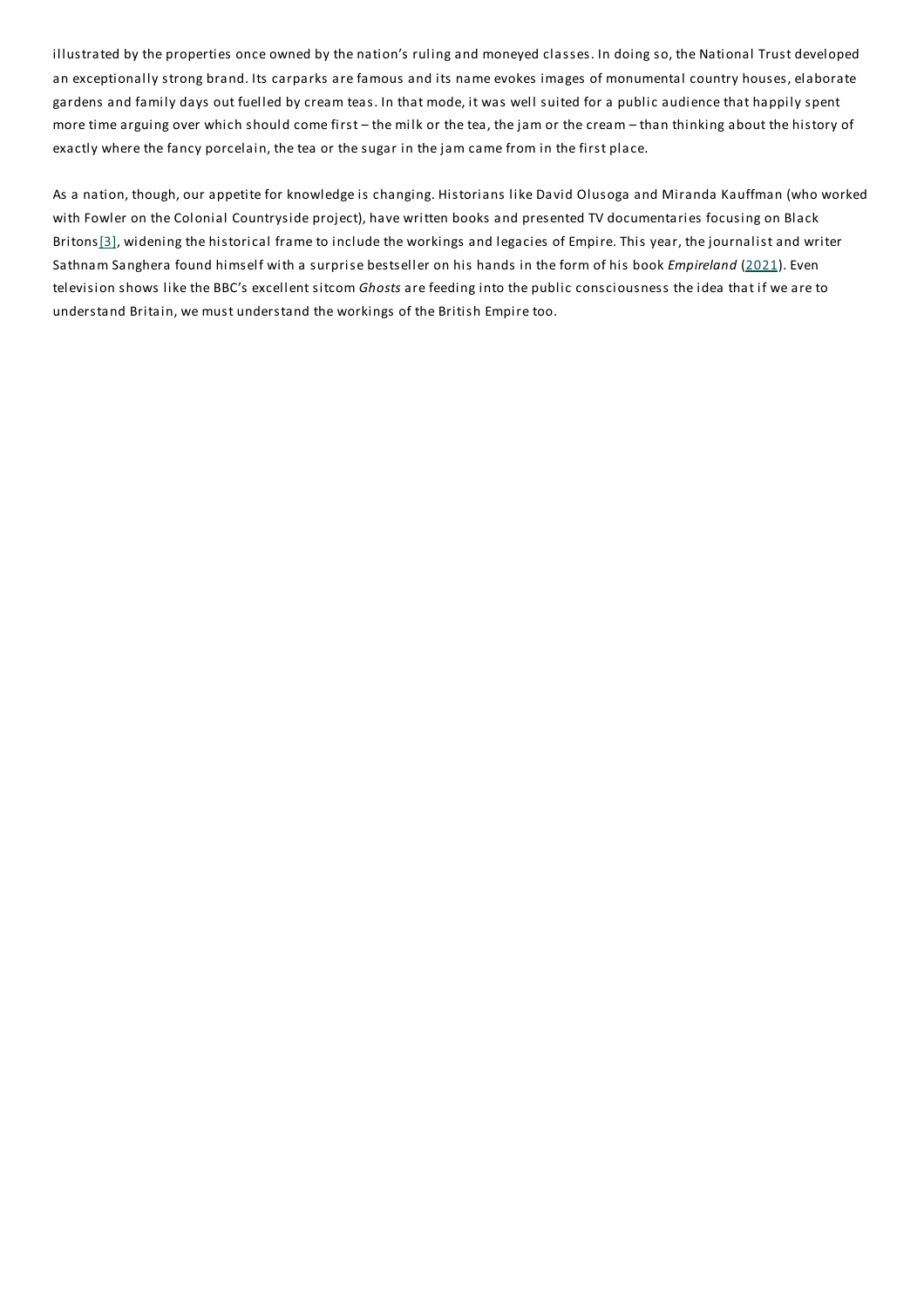# The Sunday Times Bestseller (1) Empireland

'A moving and stimulating book that deserves to be widely read'

Guardian

'As urgent as it is illuminating' **James O'Brien** 



'Excellent' Andrew Marr, **Sunday Times** 

'I only wish this book had been around when I was at school' **Sadiq Khan** 

**How Imperialism Has Shaped Modern Britain SATHNAM SANGHERA** 

© Penguin Books Ltd

*Empireland: How Imperialism Has Shaped Modern Britain* by Sathnam Sanghera, published by Penguin Books Ltd

DOI: http://dx.doi.org/10.15180/211610/003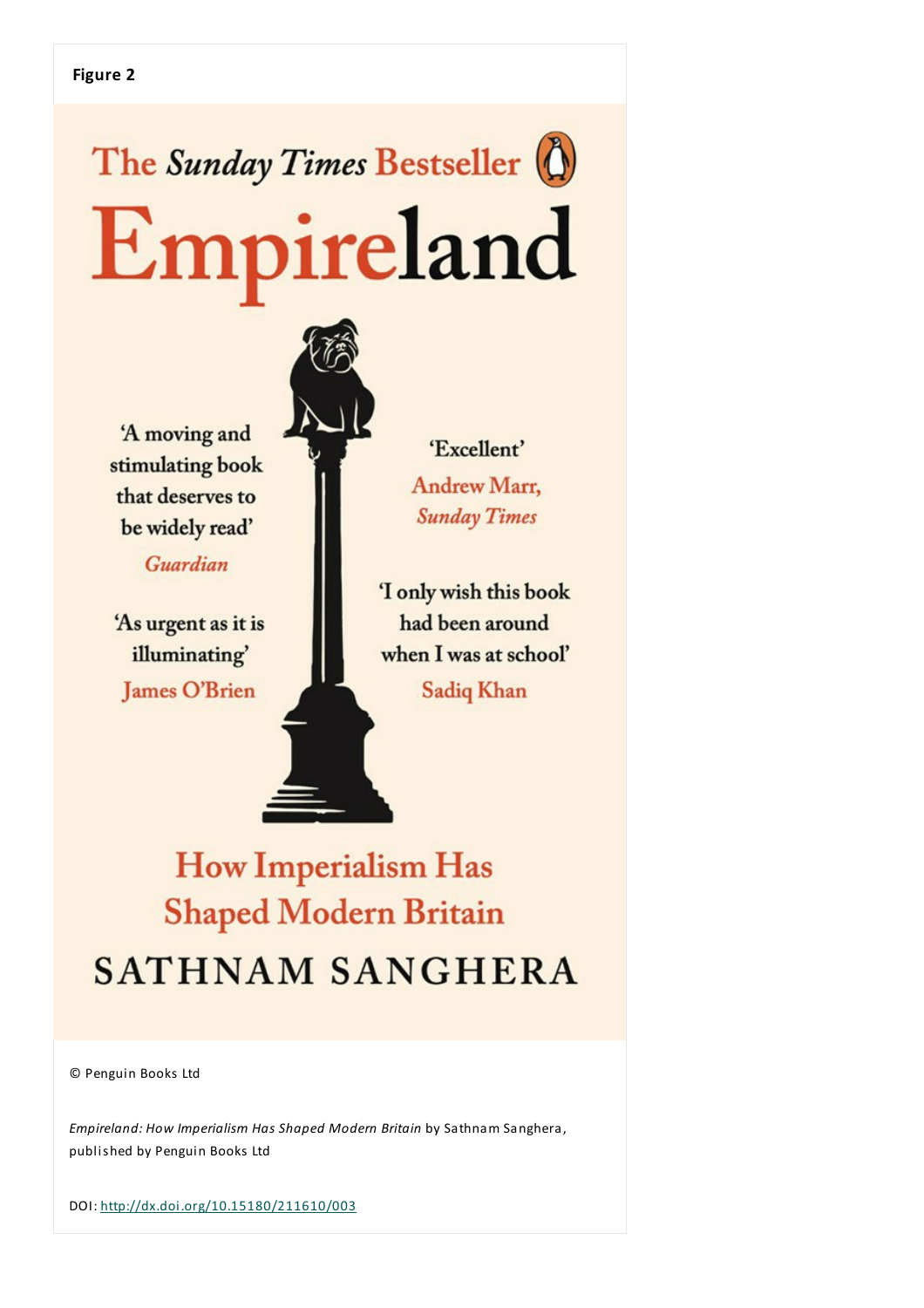Fowler presents an unequivocal view of British history, the result of a decade's worth of research. Divided into six parts, her book dissects the key aspects of the British – more particularly, the English – countryside. It tackles three main themes: colonial activities at home and abroad; connecting the British Empire to rural Britain; and writing back in the long Black and Asian presence in this nation, especially in literature. Fowler references key misconceptions in the British historical psyche, such as the common myth that slavery was not permitted on British soil (British colonies all over the world were themselves British soil – that is how colonialism works). She points out that country houses are indeed the jewels in the 'nation's heritage crown', in that, like the real crown jewels, their presence in this country is a direct result of British colonial exploitation. She explodes the idea that rural England – ancient, traditional, white – is the real England.Through a careful examination of the London 2012 London Olympics Opening Ceremony, Fowler lays bare the racist way in which the word 'urban' is often used as a euphemism for 'Black', and highlights the notion that places in the British Empire where non-white people lived were somehow not entirely British. By extension, when Black and brown people came to live and work in Britain, these limited notions of 'Englishness' underpinned the position that they did not belong here.

This book is a strong and excellent demonstration that not only were the Empire and the countryside connected in the past, they remain connected today, particularly through the ways in which we think about and interpret the countryside. Fowler extends her critique to the colonial contexts of science and heritage: to natural history museums, for example, with their taxidermy specimens modelled in a style suitable for displaying trophies from tiger and elephant hunting in the country house. Sir Hans Sloane gets name-checked, for his collecting of botanical specimens that provided the core for first the UK's British Museum and then the Natural History Museum collections, and for how he made his money ensuring the health, and therefore the labour value, of enslaved Africans on the Jamaican plantations where he worked as a physician. When you start to make these connections, it is easy to see the colonial frame imposed itself pretty much everywhere in heritage interpretation.

For Fowler, literature is an important primary source, and while this is obviously her specialist subject, there is not a single poet named that I did not encounter in my school English Language and Literature class. It goes to show how ingrained ideas of Englishness are in the literature we are taught, and by extension a particular kind of nativist white supremacy. People other than English people write in English, and Fowler's work redresses the balance of the white curriculum by focusing on Black and other non-white writers, most of whose names were familiar, but none of whose work (with the exception of the problematic V S Naipaul) I had ever actually read. I found myself strongly sympathising with Grace Nichols, the poet who grew up in Guyana before moving to Britain in the 1970s, whose work, on occasion, is a direct reaction to having Wordsworth's daffodils 'stuffed down one's throat' (Nichols, 2020). Fowler's dedicated focus on the work of Black and Asian writers and scholars makes this book an excellent starting point for anyone looking to diversify their reading lists or decolonise their curricula.

It is difficult to know whether or not any of Fowler's critics in the press or, worryingly, in Whitehall have actually read any of her writing because none of their counter-arguments reference any of its content. Part of the reason for that is probably because Fowler's position in the book is inarguable – of course country houses and rural landscapes in Britain were shaped by the nation's colonial history and economy because the last four centuries of British history have been shaped by the Empire. Fowler succeeds in puncturing the mirage that many, including the Trust, have been constructing over the last decades. The criticism she is facing is not about content, but about control. Speaking to the *New Yorker*'s Sam Knight, Charles Moore, former editor of the *Daily Telegraph* and a vocal critic of the Trust's recent actions, said, 'I think comfort does matter... Why should I pay a hundred quid a year, or whatever, to be told what a shit I am?'.[4] Within Moore's words is the unspoken assumption that the purpose of the Trust is to serve him and people like him.That is to say, people who are happy for the Trust to continue as it has done, glorifying the British Empire (and the people who ran and grew rich from it) and underplaying the violence and tyranny that made it work, as if this were nothing more than the natural order of these things. Empire's gonna Empire, what can you do?

Fowler takes the position that we need more history, not less. These reinterpretations are not designed to shame Britain (albeit some of these histories, as with any nation, are shameful histories), but to tell the bigger story.The ways in which we talk about ourselves, about other people and our shared heritage – from the words we use to the stories we tell – they matter. For centuries, Black and brown people have been diminished, marginalised and excluded, have had their voices and contributions erased by these places.The idea that our histories and our feelings should take a back seat in the interests of a supposedly neutral interpretation of the past is simply a reiteration of old-school colonialism and racism. Our histories are here too, and this is what they look like. Our histories are built into the foundations of the fancy houses and gardens that arose out of and bear witness to what happened. There is so much they could tell us, if only we would let them speak.